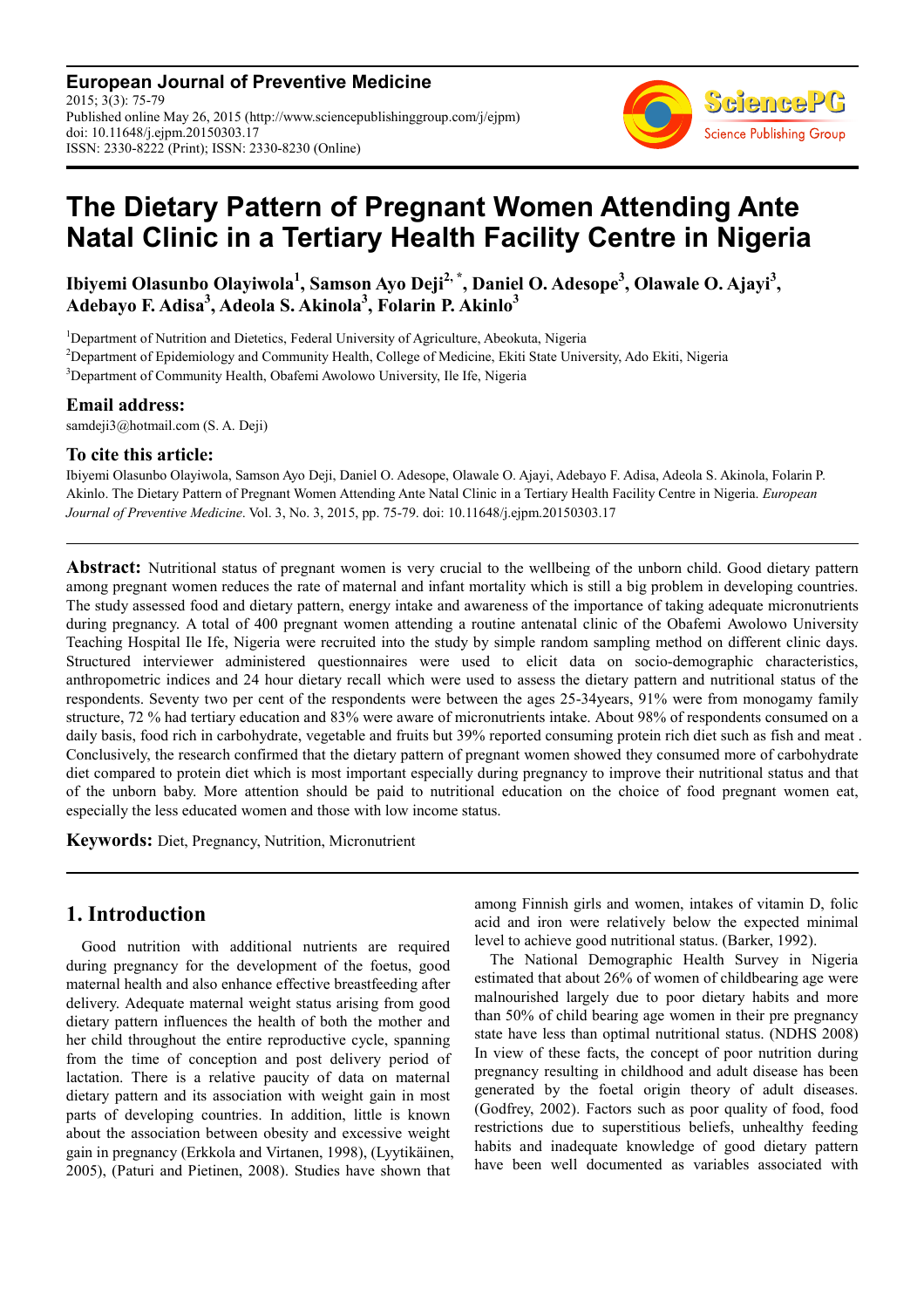pregnancy outcome and weight gain during pregnancy (Campbell and Campbell 2008) This has resulted in morbidity and mortality among pregnant women with children born either weighing below or above the expected normal weight for a healthy new-born. Most congenital cardiovascular diseases among children and adulthood originate at the embryonic developmental stages where essential nutrient required for healthy foetus development are lacking because they are not transferred through the placental of the woman to the unborn baby due to consumption of poor quality diet deficient of such basic nutrients.(Gluckman, Hanson and Pinal 2005). On the other hand excessive consumption of food items such as carbohydrates, fatty and protein diet has resulted in overweight and obesity among some pregnant women. Excessive weight in pregnancy is associated with many disease conditions such as hypertension in pregnancy, diabetes mellitus, giving birth to big babies who may later in life have health challenges and cardiovascular diseases. These medical conditions may continue to the post-partum period. (Hasunen, Kalavainen and Talvia, 2004). This article focused on the dietary habits, awareness of the importance in using micronutrient by pregnant with a view of establishing the role of nutrition in pregnancy The specific objective of this study was to assess the dietary pattern of pregnant women attending an ante natal clinic in a tertiary health facility centre in Nigeria.

# **2. Materials and Methods**

The study design was a descriptive cross sectional study with a target population of pregnant women in Nigeria. The study population were pregnant women attending their normal ante natal clinic during the period of the research work. The study was conducted at the ante natal clinic of Obafemi Awolowo University Teaching hospitals Complex Ile-ife, Osun state in the south western zone of Nigeria. The teaching hospital is affiliated with Obafemi Awolowo University Ile Ife. It is a tertiary health facility centre where complex medical cases are treated by well-trained specialist doctors in various fields of medicine including obstetrics and gynaecology a field of medicine that care for all women related health problems. Basically, tertiary level of health care delivery is offered at the centre. The Health facility receives referral of medical cases from neighbouring towns and villages for expert medical treatment.

### *2.1. Sample Size*

Sample size was determined using the formula

$$
N = \frac{Z^2 (pq)}{d^2}
$$

where

n is the sample size required

z is the standard normal variate, 95% is approximately 1.96

p is the prevalence of the attribute

q is  $(1-p)$ 

d is the precision (0.05)

In other to estimate this prevalence with 95% confidence and a precision of 10%, a total of 384 pregnant women were needed. The sample size was rounded up to 400 of all pregnant women. (NDHS 2008)

Sampling Technique: Respondents who were pregnant women attending the ante natal clinic of the hospital were randomly recruited for the study at different clinic days. Four hundred women were randomly selected for the study

#### *2.2. Data Collection and Instrument*

Structured questionnaires were used to collect information on the Socio demographic characteristics, dietary pattern and 24 hour dietary recall.

#### *2.3. Data Analysis*

The data collected were coded and analysed with the aid of SPSS (Statistical Package for Social Sciences) software version 17.0 and relationships between variables were determined using Chi-square analysis. P-value of <0.05 was taken as significant.

#### *2.4. Ethical Considerations*

Ethical clearance was obtained from Research and Ethics Obafemi Awolowo University, Ile Ife prior to commencement of the study. Consent was obtained from the respondents. Participation in the study was completely voluntary and the respondents were assured of confidentiality.

# **3. Results**

| <b>Variables</b>                      | $n = 400 (100\%)$ | $N(100\%)$   |
|---------------------------------------|-------------------|--------------|
|                                       |                   |              |
| Age (years)                           |                   |              |
| $15 - 24$                             | 56                | 14.1         |
| 25-34                                 | 288               | 72.7         |
| $35 - 45$                             | 52                | 13.1         |
| Religion                              |                   |              |
| Christianity                          | 320               | 80.0         |
| Islam                                 | 80                | 20.0         |
| <b>Employment Type</b>                |                   |              |
| Self-employed                         | 124               | 33.3         |
| Civil servant                         | 152               | 40.9         |
| Unemployed                            | 96                | 25.9         |
| Income per month in Nigeria Currency. |                   |              |
| $<$ 21000                             | 276               | 70.4         |
| 21000-40000                           | 48                | 12.2         |
| 41000-60000                           | 24                | 6.1          |
| > 60000                               | 44                | 11.2         |
| <b>Educational level</b>              |                   |              |
| No formal education                   | 12                | 3            |
| Primary                               | $\overline{4}$    | $\mathbf{1}$ |
| Secondary                             | 104               | 26           |
| Tertiary                              | 284               | 71           |
| Family Type                           |                   |              |
| Monogamy                              | 360               | 91.0         |
| Polygamy                              | 36                | 9.0          |

Key: \*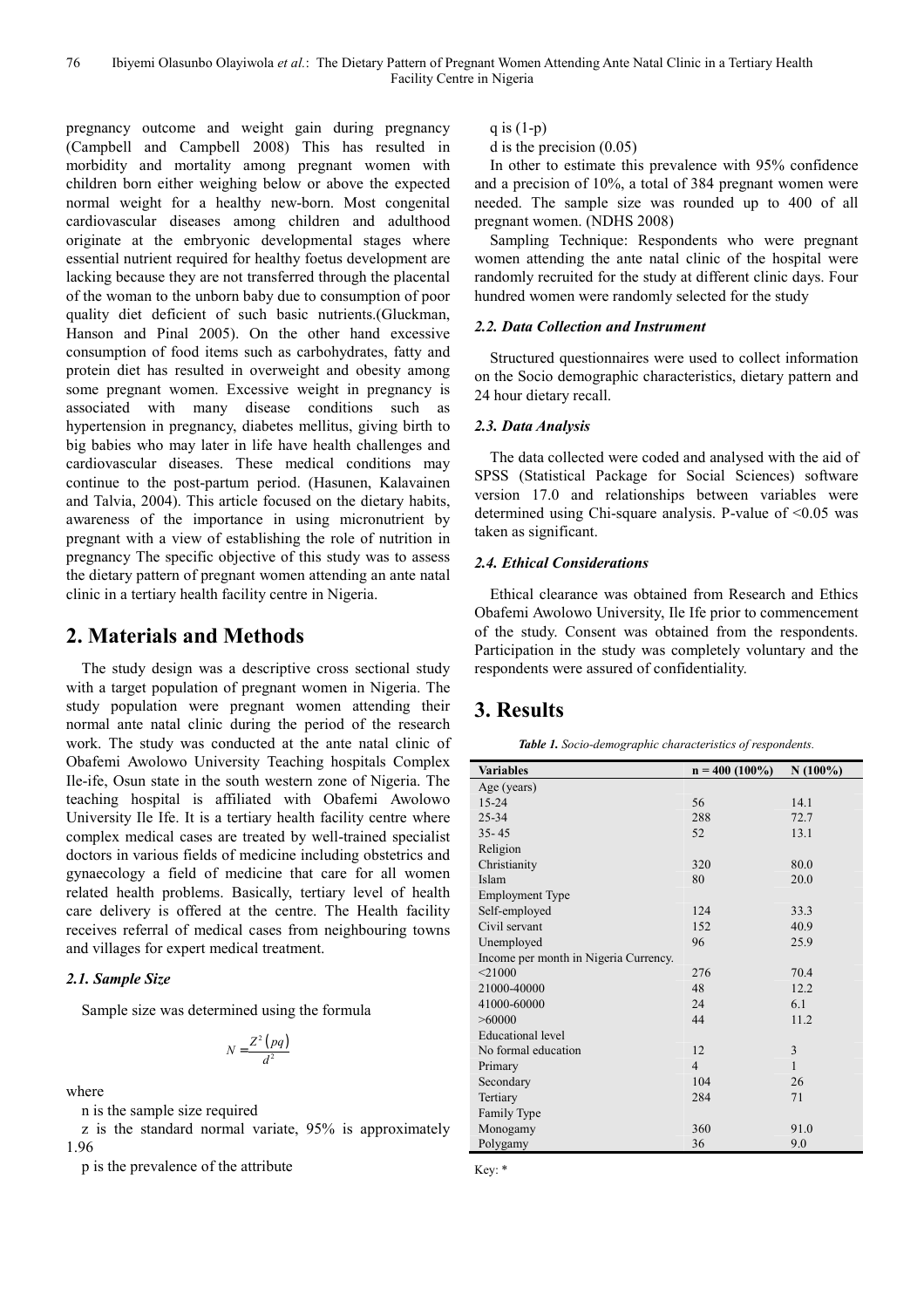As revealed in table 1; majority of the respondents, 72.7% were between the age range of 15-45 years. About 70.4% of respondents lived on a monthly income less than 20,000 naira equivalent of 100 dollars. Most of the respondents were civil servants,  $32\%$  and majority,  $71\%$ , had tertiary education.

Table 2, showed that 83.3% of the pregnant women were aware of the need to take micronutrient druing pregnancy. The highest source of information about the importance of micronutrient intake during pregnancy as reported by respondents in table 2 was from the hospitals (78%).

Table 3 showed the dietary frequency pattern among respondents with food rich in micronutrients such as vegetables, fruits and fortified foods, being the major item consumed by respondents on daily basis, 100%.Only 39% of the respondents reported to have consumed protein rich diet on daily basis while 11% reported consuming protein occasionally which is very significant.

*Table 2. Awareness and sources of Awareness of micronutrient intake among pregnant women.* 

| <b>Variables</b>                        | <b>Frequency</b> | Percentage $(\% )$ |
|-----------------------------------------|------------------|--------------------|
| Aware of the necessity of micronutrient |                  |                    |
| intake during pregnancy                 |                  |                    |
| Yes                                     | 320              | 83.3               |
| N <sub>0</sub>                          | 64               | 16.7               |
| Total                                   | 384              | 100.0              |
| Sources of Information                  |                  |                    |
| Mass media                              | 16               | 4.9                |
| Hospital                                | 256              | 78                 |
| Family/Friends                          | 40               | 12.2               |
| Internet                                | 16               | 4.9                |
| Total                                   | 318              | 100                |

| <b>Table 3.</b> Food consumption pattern of the respondents. |
|--------------------------------------------------------------|
|--------------------------------------------------------------|

| <b>Food list</b>                                        | Daily N $(%)$ | Once a Week N $(\% )$ | Occasionally $N(\%)$ | Remarks  |
|---------------------------------------------------------|---------------|-----------------------|----------------------|----------|
| Carbohydrate (garri, bread, fufu, spaghetti, yam)       | 392 (98)      |                       |                      | High     |
| Protein (beans, egg, meat, fish)                        | 156(39.0)     | 192 (48)              | 44(11.0)             | Moderate |
| Fats & Oil (ground nut oil, soyb8ean oil, palm oil)     | 380 (95.0)    | 12(3.0)               | 0(0.0)               | High     |
| Micronutrients (vegetables, water leaf, orange, banana) | 400(100)      | 0(0.0)                | 0(0.0)               | High     |

The Energy intake ranged from 1111-11638 kcal/day.

*Table 4. The Relationship Between Energy & Dietary Intake.* 

|                       | Energy     |                   |             |  |  |  |
|-----------------------|------------|-------------------|-------------|--|--|--|
| <b>Dietary Intake</b> | Low(<2500) | Normal(2500-2700) | High(>2700) |  |  |  |
| Daily                 | 52         |                   | 228         |  |  |  |
| Weekly                |            |                   |             |  |  |  |
| Total                 | 56         |                   | 232         |  |  |  |

Chi-Square (5.315), P-Value (0.021)

*Table 5. The effect of socio demographic status on the energy intake.* 

| <b>Energy</b> |                  |                    |                  |                         |                           |  |
|---------------|------------------|--------------------|------------------|-------------------------|---------------------------|--|
|               | Low $( < 2500)$  | Normal (2500-2700) | High (>2700)     | <b>Chi-Square Value</b> | <b>Chi-Square P-Value</b> |  |
| Education     |                  |                    |                  |                         |                           |  |
| Primary       | 4                | $\boldsymbol{0}$   | $\boldsymbol{0}$ |                         |                           |  |
| Secondary     | 20               | $\overline{4}$     | 80               | 20.349                  | 0.000                     |  |
| Tertiary      | 44               | 8                  | 232              |                         |                           |  |
| Total         | 68               | 12                 | 312              |                         |                           |  |
| Income        |                  |                    |                  |                         |                           |  |
| $<$ 21000     | 60               | 8                  | 240              |                         | 0.001                     |  |
| 21000-40000   | $\boldsymbol{0}$ | $\boldsymbol{0}$   | 44               | 22.504                  |                           |  |
| 41000-60000   | $\boldsymbol{0}$ | $\boldsymbol{0}$   | 24               |                         |                           |  |
| > 80000       | 8                | $\boldsymbol{0}$   | 36               |                         |                           |  |
| Total         | 68               | 8                  | 308              |                         |                           |  |
| Age group     |                  |                    |                  |                         |                           |  |
| $15-19$       | $\boldsymbol{0}$ | $\boldsymbol{0}$   | $\,$ 8 $\,$      |                         |                           |  |
| $20 - 24$     | 8                | $\boldsymbol{0}$   | 40               |                         | 0.001                     |  |
| 25-29         | 24               | 4                  | 124              | 30.206                  |                           |  |
| 30-34         | 36               | 8                  | 88               |                         |                           |  |
| 35-39         | $\boldsymbol{0}$ | $\boldsymbol{0}$   | 44               |                         |                           |  |
| 40-45         | $\boldsymbol{0}$ | $\overline{0}$     | $\overline{4}$   |                         |                           |  |
| Total         | 68               | 12                 | 308              |                         |                           |  |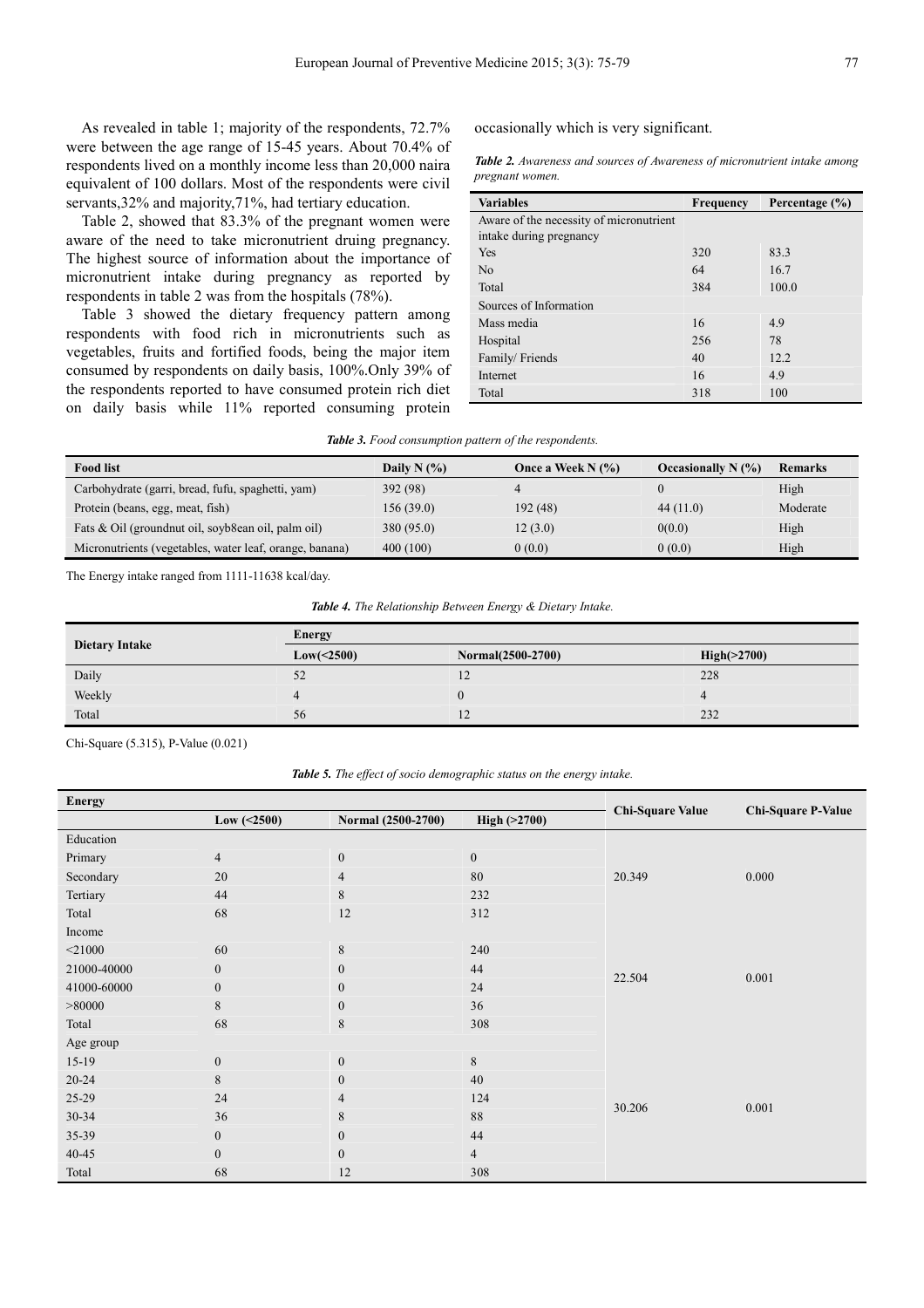Table 4 showed that the dietary intake had a significant effect on energy of pregnant women in 24 hours, with Pvalue of 0.021 which is less than 0.05 significant levels.

From table 5, on Education, the P-value obtained was 0.000 which was significant in the effect on Energy intake. On Income, the P-value obtained was 0.001 which is also significant on the effect on Energy intake. On Age, there was also a significant relationship to the intake of Energy.

|  |  |  |  |  |  |  |  | Table 6. Energy intake pattern during three trimesters of respondents. |
|--|--|--|--|--|--|--|--|------------------------------------------------------------------------|
|--|--|--|--|--|--|--|--|------------------------------------------------------------------------|

|                  | <b>Energy</b> |                   |             |  |  |  |
|------------------|---------------|-------------------|-------------|--|--|--|
| <b>Trimester</b> | Low(<2500)    | Normal(2500-2700) | High(>2700) |  |  |  |
|                  |               | $\theta$          | 4           |  |  |  |
|                  | 40            |                   | 76          |  |  |  |
|                  | 28            | 8                 | 228         |  |  |  |
| Total            | 68            | 12                | 388         |  |  |  |

Chi- square (30.901), P-value (0.000)

Table 6 showed that in the first trimester only 4 respondents had energy intake above 2700Kcal, in the second trimester; 40 respondents had energy level below 2500Kcal and in the third trimester, only 8 of them had a normal energy intake. The P-value obtained from the effect of Trimesters on Energy was significant.  $(P < 0.05)$ .

## **4. Discussion**

This study investigated dietary pattern during pregnancy as well as their energy intake at each trimester. Awareness of necessity to consume diet rich in micronutrients was also assessed. Quality and balanced diet becomes very crucial to the health of the woman during and after pregnancy. Previous documented studies have affirmed the fact that diet during and after pregnancy has significant impact on the mother and the baby several years after delivery. (Becker *et al,* 2006)*.*

This study showed all respondents to have consumed food rich in micronutrients, carbohydrates, fats and oil adequate enough for their status as pregnant women. But food rich in proteins was poorly consumed and this is most needed during pregnancy for healthy development of the unborn baby and adequate maintenance of body tissue repairs. This is common in most African countries where majority of pregnant women cannot afford to buy high expensive protein rich diet such meat, fish etc due to poverty.

Age, education and income had positive relationships with the consumption of energy rich food. The same association was found earlier in pregnant women in the US. Nevertheless, the consumption of these foods items was also reported to be low in another study among pregnant women in the US, (Williams, Prevost and Wareham 2000).

The statistic from National Demographic and Health Survey of Nigeria (NDHS) 2008 reported that consumption of meat, fish, poultry, and egg increases with level of education and income status among women. The healthier

food choices made as reported in the study was higher among the well educated pregnant women. Income status on one hand contribute to poor dietary habits of pregnant women while poor level of education contributes more. Most illiterate will rather spend their money purchasing large quantity rather than quality foodstuff.

Food rich in micronutrient intake among women have been characterized by regular use of vegetables and fruit, (Lyytikäinen, 2005), (Helakorpi , Patja and Prättälä, 2007), ( Nilsen and Vollset, 2006) as also seen in this study where all the respondents reported to have consumed micronutrient rich diet on daily basis.

Food rich in micronutrient intake are vital supplements supposed to complement the dietary intake of pregnant women because of the role micronutrient play in the developmental milestones of the baby even after delivery. When this vital micronutrients are not consumed in their right proportion they can result in severe birth defects such as congenital heart diseases, spinal bifida, slow mental development among others. It is therefore most advocated that pregnant women should take these food items throughout the period of their pregnancy. Our study revealed that 83.3% of the respondents demonstrated awareness of the importance of micronutrient intake during pregnancy as well as 100% reported to have consumed food rich in micronutrients daily. This proportion is parallel to the results in an earlier study among Finnish pregnant women where 70% of them reported use of at least one dietary supplement. The prevalence of women who do not consume diet rich in micronutrient is even higher among non-pregnant Finnish women (Helakorpi , Patja and Prättälä, 2007).

In our study it showed that maternal age, education and income are associated with energy intake during pregnancy which shows a significant positive relationship between these variables. The higher the maternal age the more energy they consume, the higher the educational level; the more the energy intake also the more money they earn the higher the energy intake among the pregnant women. It was noticed that the women with low educational status were those that earn less and was found to have low energy intake.

## **5. Conclusions and Recommendation**

Findings of the present study suggest that healthy food choices are relatively common among the pregnant women with high energy intake and increase micronutrient intakes during pregnancy. However, a significant percentage of them consumed less of protein rich diet during pregnancy. The awareness of the respondents about the need to consume micronutrient rich diet was high and the source of their information was from the hospital.

Eight dietary patterns were identified among these pregnant women providing a meaningful interpretation of their dietary habits. The present results strengthen the assumption that young and less educated women with those of low income are at risk of having an inadequate dietary